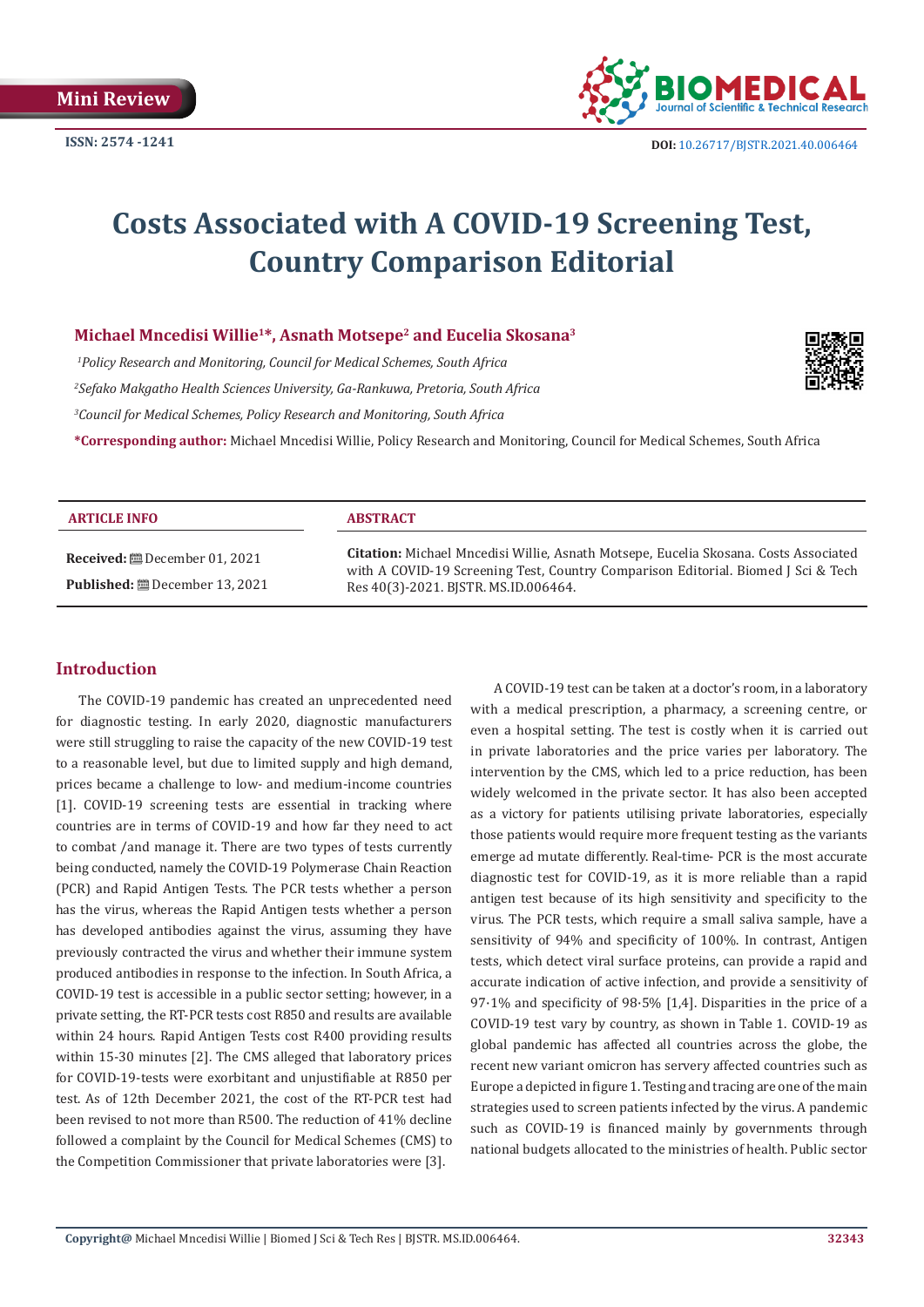testing is free of charge. However, should patients choose to test in a private setting or laboratory, there are costs associated. As of 11 December, the National Institute for Communicable Diseases

(NICD) reported a total of 20 176 391 COVID-19 tests that have been conducted , with the private sector accounting for 54% of all tests conducted [5-14].





|  |  | Table 1: Comparison Analysis country's PCR test prices. |  |  |  |  |
|--|--|---------------------------------------------------------|--|--|--|--|
|  |  |                                                         |  |  |  |  |

| <b>Countries</b>                 | <b>PCR Funding Process</b>                                                                                                                                                                                                                                                                                              |
|----------------------------------|-------------------------------------------------------------------------------------------------------------------------------------------------------------------------------------------------------------------------------------------------------------------------------------------------------------------------|
| Nigeria                          | The cost of the COVID-19 PCR test varies across private laboratories in Nigeria. The payment portal currently ranges<br>between N36 000 to N50 400 naira, R1 332-1 864.8 [9].                                                                                                                                           |
| <b>USA</b>                       | The price of a PCR test in countries such as the United States (US) varies by geographic region, for example, the city, state<br>and laboratory where one gets tested. The price ranges from \$40 (R 607.6) to more than \$400 (R6076), with \$400 no<br>longer a reasonable amount [9].                                |
| Canada                           | According to Mondassur [9], the costs of a COVID-19 test in countries like Canada vary subject to the laboratory. In the<br>Health Travel L'Escale clinic, the cost ranges between C\$120 (R1 454.4) and \$200 (R2 424).                                                                                                |
| Argentina, Spain, and<br>Belgium | In some countries such as Argentina, Spain, and Belgium, the PCR test is free. PCR tests are done free of charge [9].                                                                                                                                                                                                   |
|                                  | Simialrly to South Africa, In Uruguay, the Ministry of Public Health provides free PCR tests, however US\$141 (R 2 141.79)<br>is charged in the private sector.                                                                                                                                                         |
| Uruguay, Germany                 | In some countries where testing is free, only travellers pay for their tests. Like in Germany returning German citizens may<br>get tested for free by health professionals throughout Germany, but testing upon arrival for travellers is most expensive<br>$[11]$ .                                                    |
| Brazil, Chile                    | In Brazil, tests are covered by health insurance, and in Chile, the PCR test is free in public institutions.                                                                                                                                                                                                            |
| Greece, Italy                    | For Greece, tests taken in public health settings such as public hospitals are free, but they are relatively cheaper when<br>taken at a private doctor's office [11]. In Italy, the price varies by geographic location, for example in provinces suchas<br>Lazio (Rome), the PCR test costs about 13 euros (R 225.94). |
| China                            | According to the Chinese Way (2020), China uses the Nucleic Acid Test, which cost around \$22-37 (R 354.86-596.81).<br>Travel PCR tests differ, and there are now different test prices for the unvaccinated and lower prices for the vaccinated.<br>Travel test price is 249 Euro or R 4.9K [13].                      |
| UK                               | The test prices differ according to geographical location in the UK, whether home, drive-through or sampling stations.<br>The test generally costs \$44.90 (R723.91), and the antigen test between \$19.90-34.90 equals R320.84-562.85 (Europhins,<br>2021). The travel test costs around 99 to 145 euros (R1805+).     |
| Kenya                            | The original price for the PCR testing is 6800 KES. However, if individuals take the PCR test at home, an additional 2500<br>KES is required for sample collection. For same-day results, an additional 2500 KES needs to be paid in emergency tests                                                                    |
| Rwanda                           | The current price for PCR tests is Rwf 10,000, which is currently under discussion to reduce it by 40%-50%, and<br>negotiations are underway for the government to subsidise a part of this fee or for medical insurance to cover these tests<br>fully $[6]$ .                                                          |